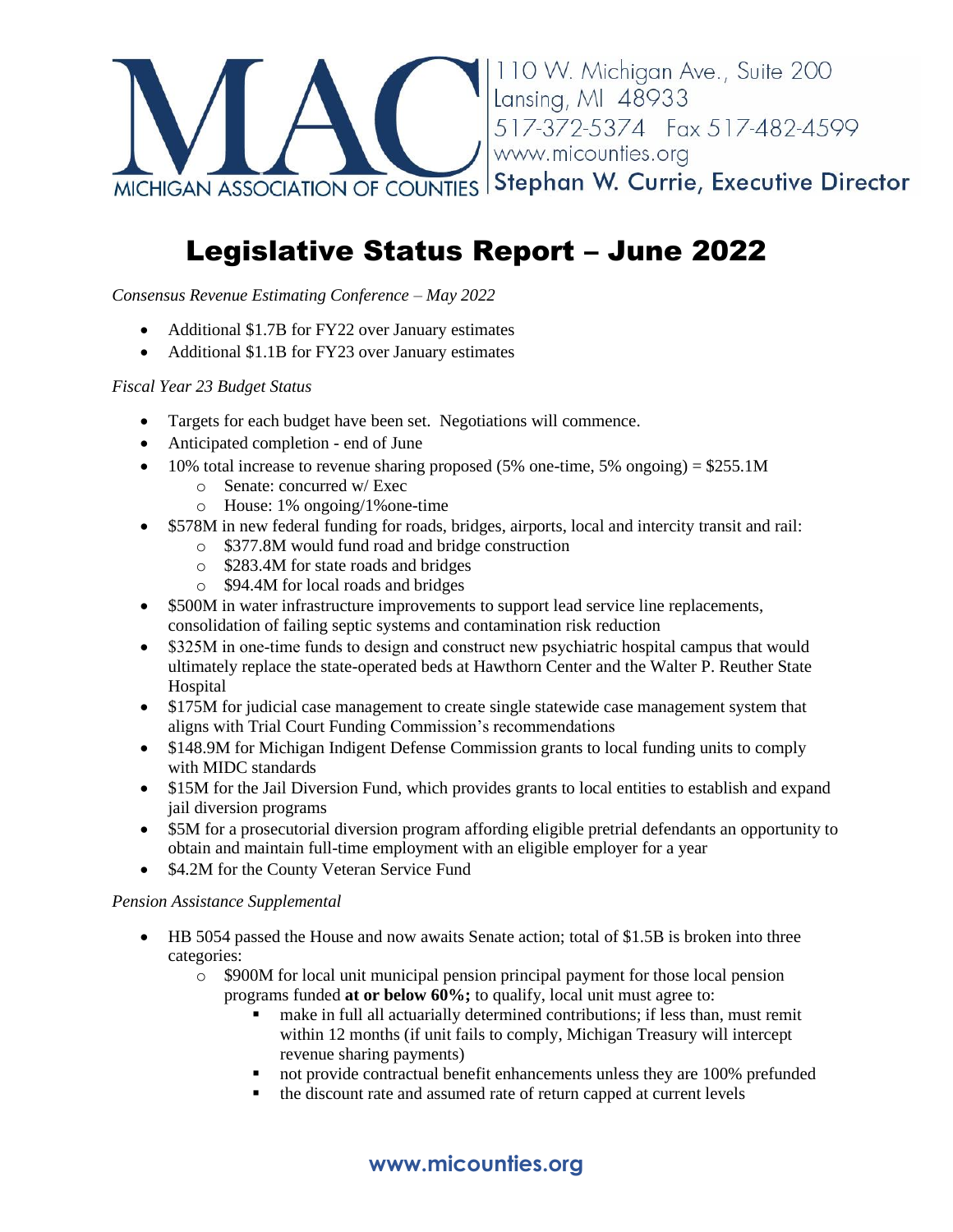

- adopt the most recent mortality tables
- Subject themselves to corrective action plan monitoring for 5 years after award
- comply with uniform actuarial assumptions
- ➢ Grant awards capped at \$100M
- o \$250M for pension best practices and debt reduction grant program for those local pension programs funded **above 60%;** to qualify, the local unit must agree to:
	- prefund retiree health care (if they offer it)
	- make all actuarially determined contributions; if less than, must remit within 12 months (if unit fails to comply, Michigan Treasury will intercept revenue sharing payments)
	- assumed rate of return and discount rate capped at current levels; adopt the most recent mortality tables
	- comply with uniform actuarial assumptions
- $\triangleright$  Grant awards capped at 5% of funds available
- ➢ Grant awards can be used by local unit in the following priority order:
	- Deposited in qualified retirement system if funded ratio at least 100%, OR
	- Use to make principal payments on any outstanding debt obligations as of Dec. 31, 2021 (can create a debt sinking fund to prefund any debt repayments not eligible for early repayments) OR
	- Use for infrastructure investment
- o \$350M for state police retirement system deposit

#### *Broadband Funding*

- NOFO for the BEAD (Broadband Equity Access and Deployment) Program issued mid-May prohibits the exclusion of local governments for applying for the grant funds
- Included in the Water and Infrastructure Supplemental was \$5 million to fund the Michigan High Speed Internet Office (MIHI). This office is charged with mapping broadband availability and developing a plan for broadband infrastructure buildout by November 2022 in order to qualify for the BEAD money.
- BEAD estimates for Michigan \$1.3 billion
- Competitive Middle-Mile Program totaling \$1B nationwide and \$550M in slated funds proposed in the FY23 federal budget for the USDA's ReConnect program
- MAC is also participating in a workgroup to establish the criteria for grant eligibility for counties

#### *Secondary Road Patrol Revenue Stream*

- HBs 5732, 5772-73 passed Senate Appropriations Committee, now awaiting vote of full Senate
- Directs \$15M to the Secondary Road Patrol and Training Fund from the liquor tax
- Includes in the statute an inflation adjustment every five years to the amount coming from the liquor tax to the Secondary Road Patrol and Training Fund
- Eliminates the \$10 Secondary Road Patrol fee on moving violations
- Resets the Maintenance of Effort (MOE) to the lesser of road patrol expenditures in 1978 or 2021
- MAC supports

## **www.micounties.org**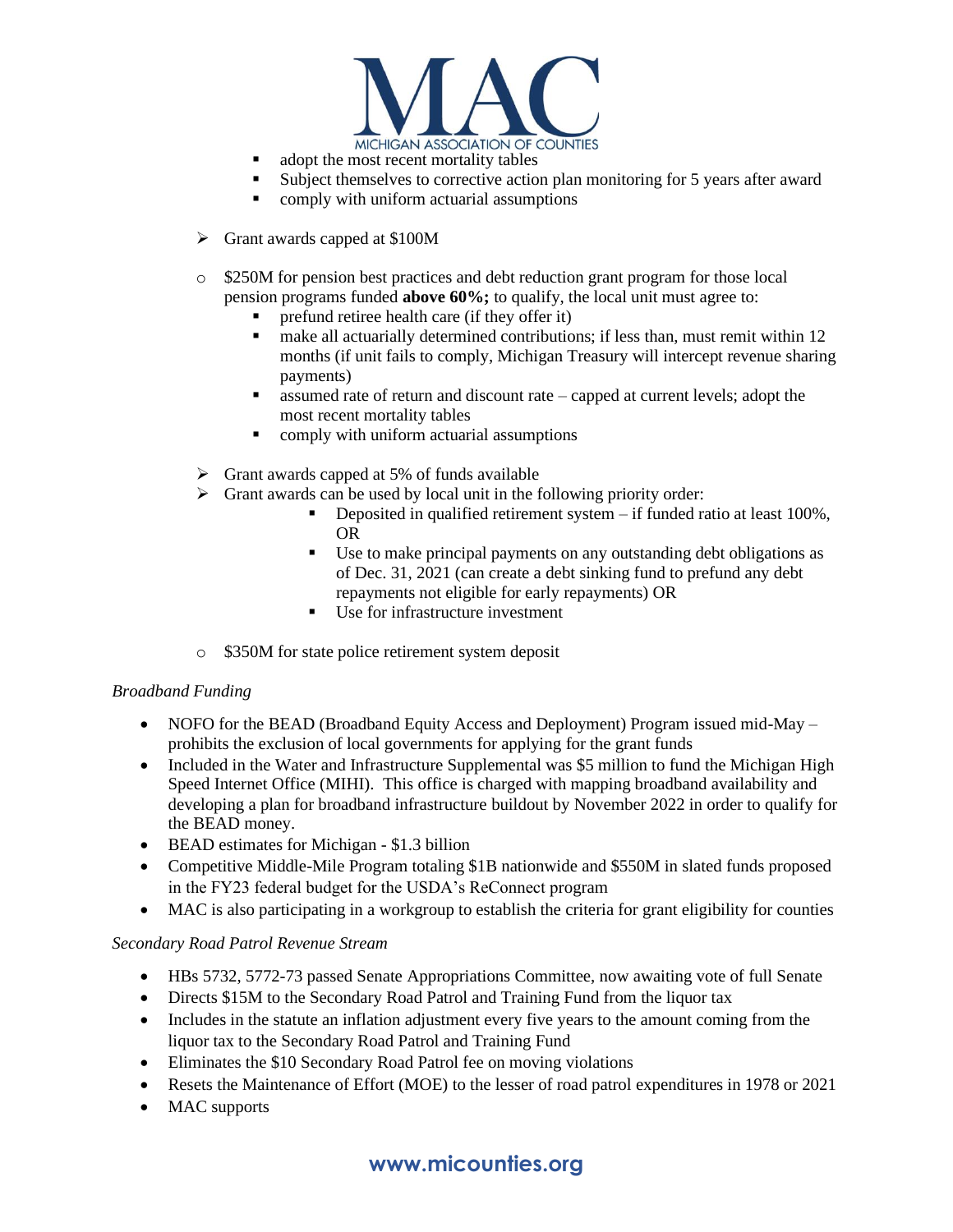

#### *Open Meetings Act (OMA)*

- Multiple bills, but none allow for remote for any reason at this point, or if a quorum is physically present
- Coalition letter sent to chairs of Legislature's local government committees requesting issue be reviewed before committee
- Governor's Office not interested in more "carve-outs"; House interested in larger review of OMA and streamlining the act

#### *Opioid Settlement*

- \$26B settlement, with Michigan set to receive \$800M (over 18 years)
- 50/50 state-local split intrastate agreement, which is better than national "default" allocation for counties
- All counties have participation agreement in place
	- o HB 5970, by Rep. Christine Morse, and SB 995, by Sen. Betty Jean Alexander, prohibit certain public bodies in Michigan from commencing certain legal actions related to the specific distributor and Janssen settlements; under the settlement, a state must have a legislative bar against later litigating subdivisions to receive the top incentive and received the full amount of eligible funds (MAC supports)
- First and second allocations of funds slated for 2nd and 3rd quarters, and annually after that (exception, those local jurisdictions that have amounts \$7,500 or less)
- <https://nationalopioidsettlement.com/>

## *Veterans Property Tax Legislation*

- SBs 783-784 passed out of Finance Committee and tied to the Republican tax cut plan (see tax cut plan below)
- SB 784 sent to governor on June 7 but veto anticipated (Sen. Bumstead is ordering another bill for introduction so we can continue the discussion outside of the tax cut plan)
- Bills would maintain the current disabled veteran property tax exemption while also changing the statute to allow for reimbursement of those exemptions to the local taxing units through a refundable income tax exemption (preferred method of reimbursement)
- HBs 4624 and 4626 would reimburse localities for any lost revenue through a PILT payment, tying the hands of the DNR for future land purchases if not paid
	- $\circ$  SBs 540-541 and HBs 5008-5010 100% reimbursement for losses but takes the reimbursements out of our existing LCSA payments
	- o HB 4914 one and done filing until the property is no longer eligible
- Please use MAC advocacy tool at<https://micounties.org/advocacy-center/>

## *Personal Property Tax (PPT) Exemption*

- SB 1060-62 introduced in the Senate and referred to Finance Committee
- In December, the Legislature and governor enacted economic development supplemental package including HB 5351, which grants another PPT tax exemption for property totaling \$80,001 to \$180,000, for an estimated hit to locals of \$75 million annually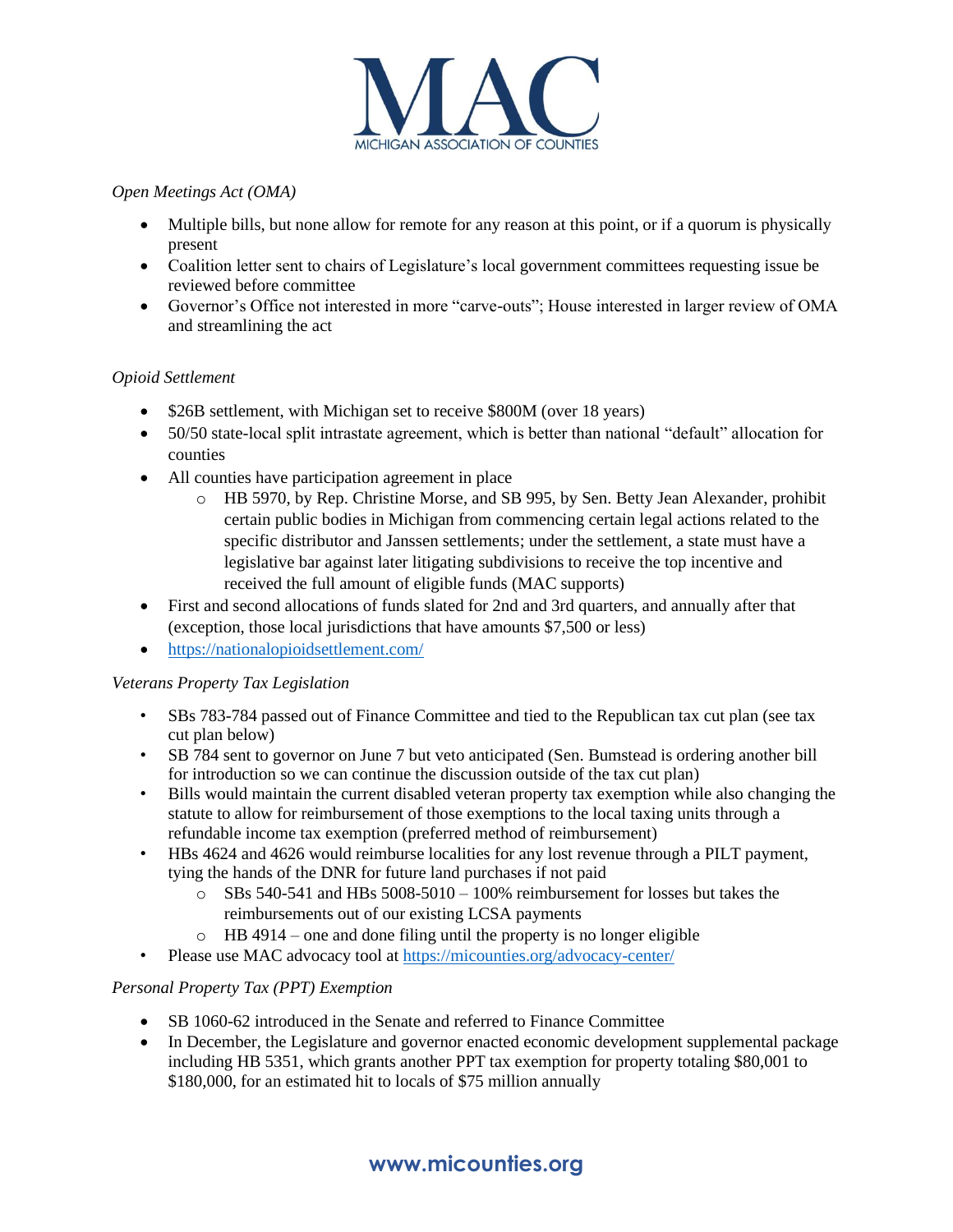

- Legislature also included \$75 million in a work project to reimburse locals for the first year of the exemption, set to go into effect in 2023
- MAC helped develop the process established in SBs 1060-62 to allow for full reimbursement to local units for their losses associated with the new exemption
- MAC testified in support of bills June 8; vote out of committee and the full Senate expected before Legislature breaks for summer.

## *Binding Arbitration*

- HBs 4639 and 4725 expand benefits of Public Act 312 beyond the police and fire labor bargaining units to corrections officers
- Still sitting on Senate floor MAC wants it stopped there
- MAC has long opposed any expansion of binding arbitration to other bargaining units due to the cost of the process, the long-term liabilities associated with third party decisions and the unequal treatment such a system provides to those bargaining units
- The Michigan Public Employment Relations Act already provides for bargaining rights without tying the hands of the county in binding arbitration

## *Court Funding Reform, Sunset and Litigation*

- Longstanding issue continues;  $10/1/22$  expiration to allow courts to assess cost to criminal defendants
- Trial Court Funding Commission report in 2019 (lost year due to COVID); Rep. Sarah Lightner champion and working to implement reforms
- Michigan Supreme Court agreed to hear arguments (*People v. Johnson*) on whether law "deprives criminal defendants of their right to appear before an impartial judge" [\(Oral arguments 4/6/22\)](https://www.youtube.com/watch?v=qP1MiB4rfyI)
- Lightner introduced HB 5956, which extends sunset until 2025, and HB 5957, which authorizes the State Court Administrative Office to create a formula for local courts' operational needs and requires the state to fund the amount needed to replace revenue loss due to a court ruling.
- Expect legislative changes pending court decision; may have to be in the fall.

## *Mental Health Proposals*

- Senate Majority Leader Mike Shirkey's proposal (SBs 597-598) would shift Michigan's system away from public oversight and shift responsibility for managing public services and supports to private health plans
- MAC opposes legislation as introduced as we have long held the position that the public mental health system should have adequate state funding and local control and oversight by our counties to ensure quality and accessible services for all residents
- MAC has provided list of concerns, positive work happening under current structure and issues that are not addressed under this bill (access and staffing)
- Bills have been tied to a mental health supplemental introduced by Shirkey (SB 714)
- House proposal (HBs 4925-29) would replace the state's 10 Prepaid Inpatient Health Plans with a single nonprofit or administrative services organization
- MAC has outstanding questions on House plan, but had positive input and conversations with sponsor, Rep. Mary Whiteford
- MAC will continue to engage with both chambers and stakeholders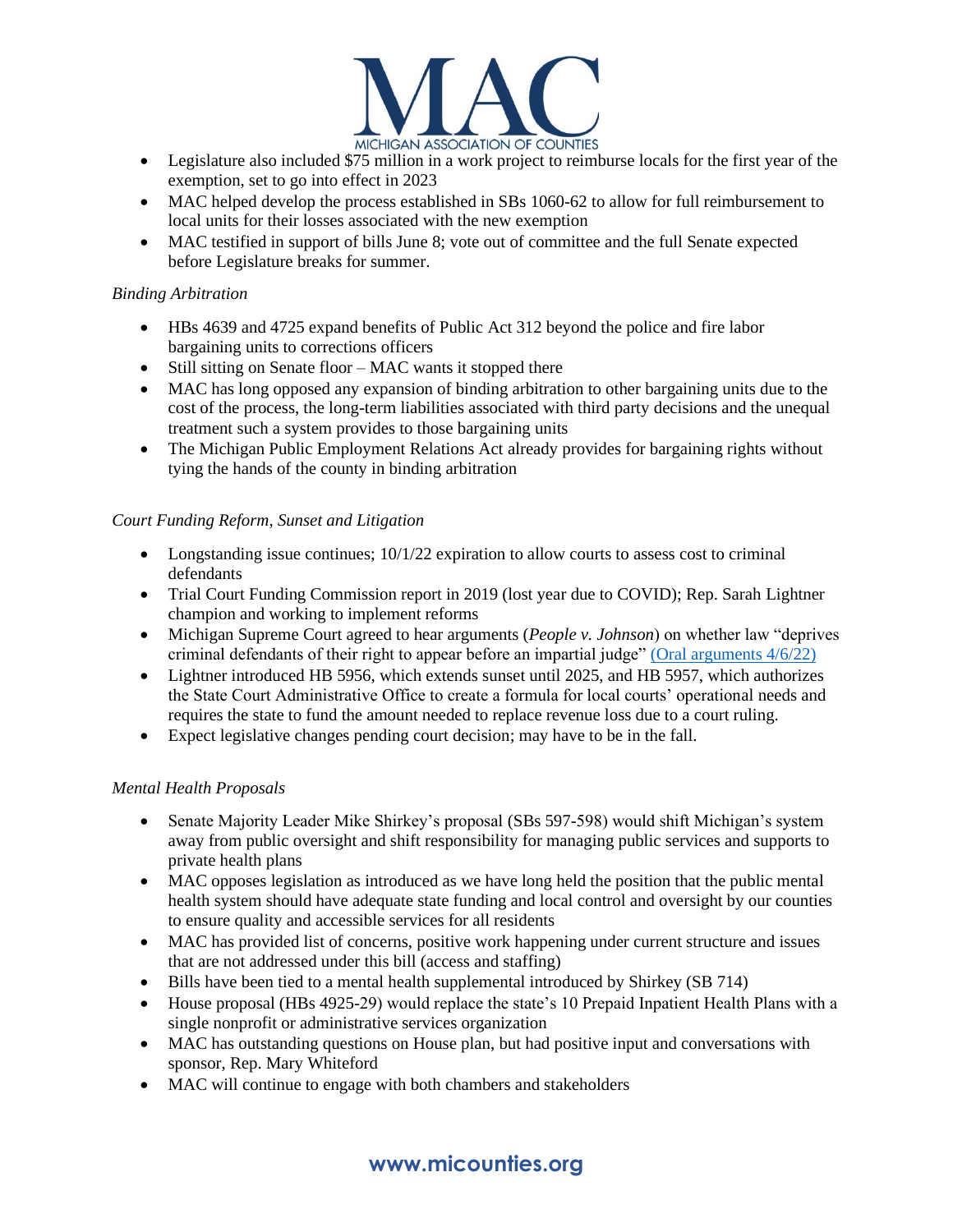

Please use MAC advocacy tool at<https://micounties.org/advocacy-center/> to send message of opposition to SBs 597-598

## *FOIA Bills*

- HBs 5921-25, scheduled for another hearing in the House Committee on Oversight chaired by Rep. Steve Johnson, seek to impose penalties on public bodies when mistakes are made, which will inevitably increase costs for compliance with the act and will remove anonymity of volunteer task force members when serving their communities
- MAC remains opposed to all but one of the bills in the package.
- HB 5921 limits the reason for FOIA request denial to only the ones(s) stated in the beginning; this amendment could have the unintended consequences of releasing protected records if someone didn't catch the right exemption the first time and could potentially force a local agency to violate other laws; substitute bill includes a \$500 penalty payable to the requestor should a public body deny a request for the wrong reason
- HB 5923 requires the public body to acknowledge that exempt records exist and provide a description of the record; these amendments will likely require public bodies to consult legal counsel in each record request denial; in addition, this change has the potential of exposing private information that the law was originally intended to protect
- HB 5924 requires that a record in the possession of outside legal counsel be considered in the possession of the public body; this amendment blurs the line over what is FOIA-able in an outside legal practice
- HB 5925 allows for civil actions regarding the determination of whether the record is considered primarily for the public benefit and therefore should not be subject to fees for compiling the record; again, these amendments would open the floodgates of litigation against public bodies, especially by the press who would claim public benefit for every request.
- MAC offered several amendments to the package, and testified on them in committee, but we remain opposed

#### *Public Notices*

- HB 6062, introduced by Rep. Kevin Coleman, would create the framework for allowing public bodies to post their own notices on their website
- More than 100 trailer bills will be necessary to implement the change
- Major considerations with HB 6062:
	- o Requires locals to send notice to the newspaper but does not require the newspaper to publish if they choose not to; this way, they can be good stewards if they choose without requiring the locals to pay them to publish the notice.
	- o Creates an annually updated mailing list for those citizens who want to have notices mailed to them
- MAC has long advocated for this approach and testified in support of this bill

## *Tax Cut Plan*

- A Republican-led tax plan is on its way to the governor; HB 4568, by Rep. Matt Hall:
	- o Cuts the State income tax rate from 4.25% to 4% in 2023
	- o Increases deductions for seniors
	- o Provides tax credits for dependent 19-yr-olds
	- o Increases the Earned Income Tax Credit

# **www.micounties.org**